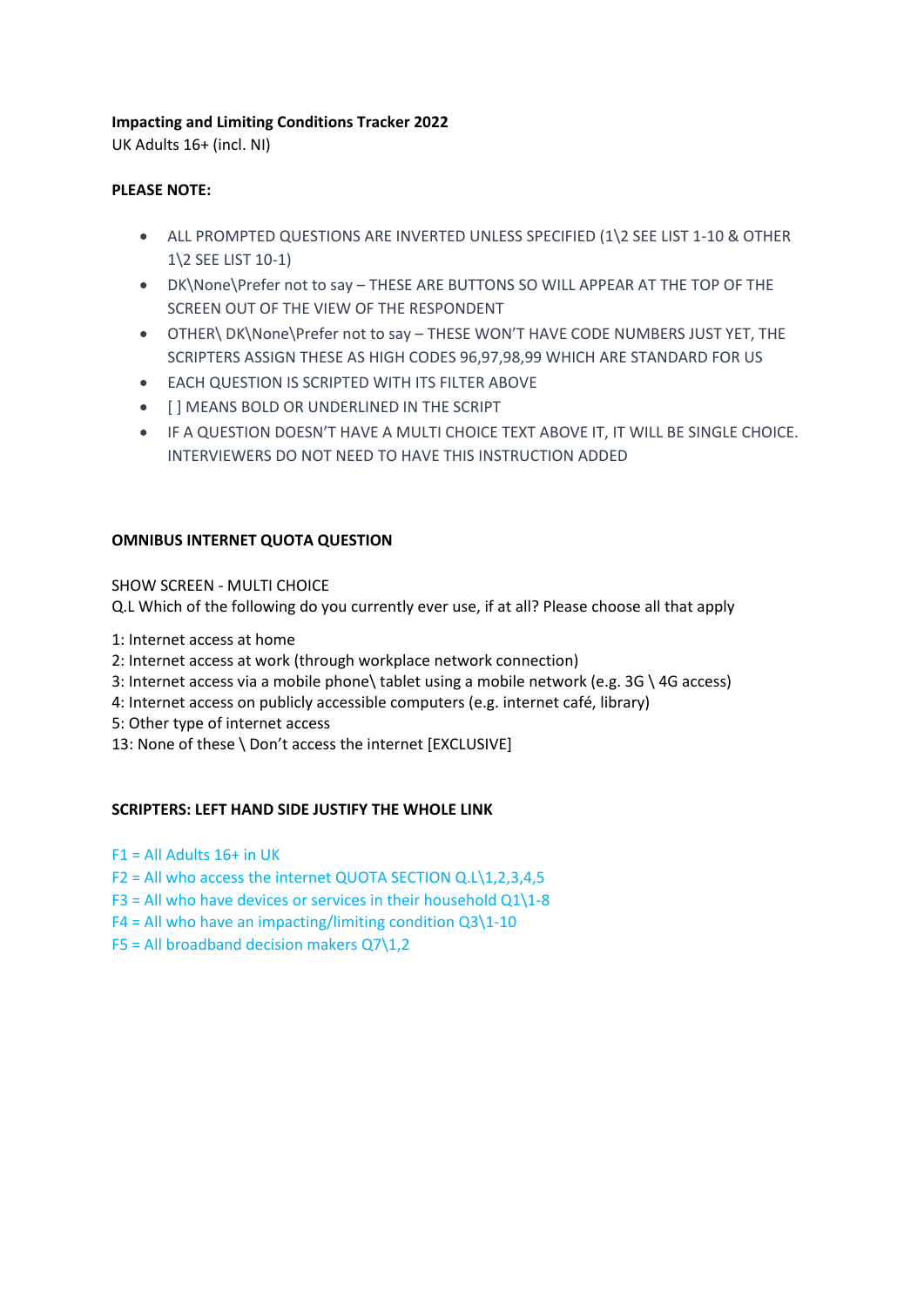#### $F1 = All$  Allacky  $16+$  in UK

SHOW SCREEN – MULTI CHOICE Q.1 Does your [household] have … PROBE: Anything else?

SCRIPTERS – DO NOT INVERT

1: A smart\connected TV set that is connected to the internet (a TV set that is connected directly to the internet and not through another device such as a games console, computer or set top box) 2: Any Other TV 3: Any Games console or handheld games player (NOT home computer) (e.g. Wii, PS3, Xbox 360, Xbox One, PS4, Nintendo Switch, Nintendo DS, PS Vita) 4: Computer - Laptop, desktop or netbook computer (PC or Mac) 5: A tablet (e.g. an iPad, Samsung Galaxy Tab or Amazon Kindle Fire) 6: Smart phone (e.g. iPhone, Blackberry, Android, Windows) 7: Any other mobile phone 8: Telephone (landline, i.e. NOT a mobile phone) None of these FIX AND EXCLUSIVE

Don't know - BUTTON

F2 = All who access the internet QUOTA SECTION Q.L\1,2,3,4,5

SHOW SCREEN – MULTI CHOICE

Q.2 In the last 3 months, have you used the [internet] for…

1: Emails

- 2: Information interests (e.g. news, sport, petitions)
- 3: Information on products
- 4: Online grocery shopping
- 5: Other online shopping (not groceries)
- 6: Online banking\finances
- 7: Job searching
- 8: Playing games online
- 9: Online gaming for money
- 10: Downloading\streaming music\podcasts
- 11: Downloading\streaming movies\TV\short videos or clips
- 12: Online dating

13: Making voice or video calls over the internet (using a VOIP service such as Skype or Facetime)

- 14: Social networking\blogs\Vlogs
- 15: To apply for some type of benefit (e.g. Universal Credit, housing, health, employment etc.) 16: To access public services provided by the Government or council (e.g. doctor or hospital appointments, apply for a bus pass, get advice about tax, renew a driving licence, passport etc.) 17. Using an online message service (e.g. WhatsApp, Facebook messenger, iMessage) Other – PEN WRITE IN None of these FIX AND EXCLUSIVE

Don't know - BUTTON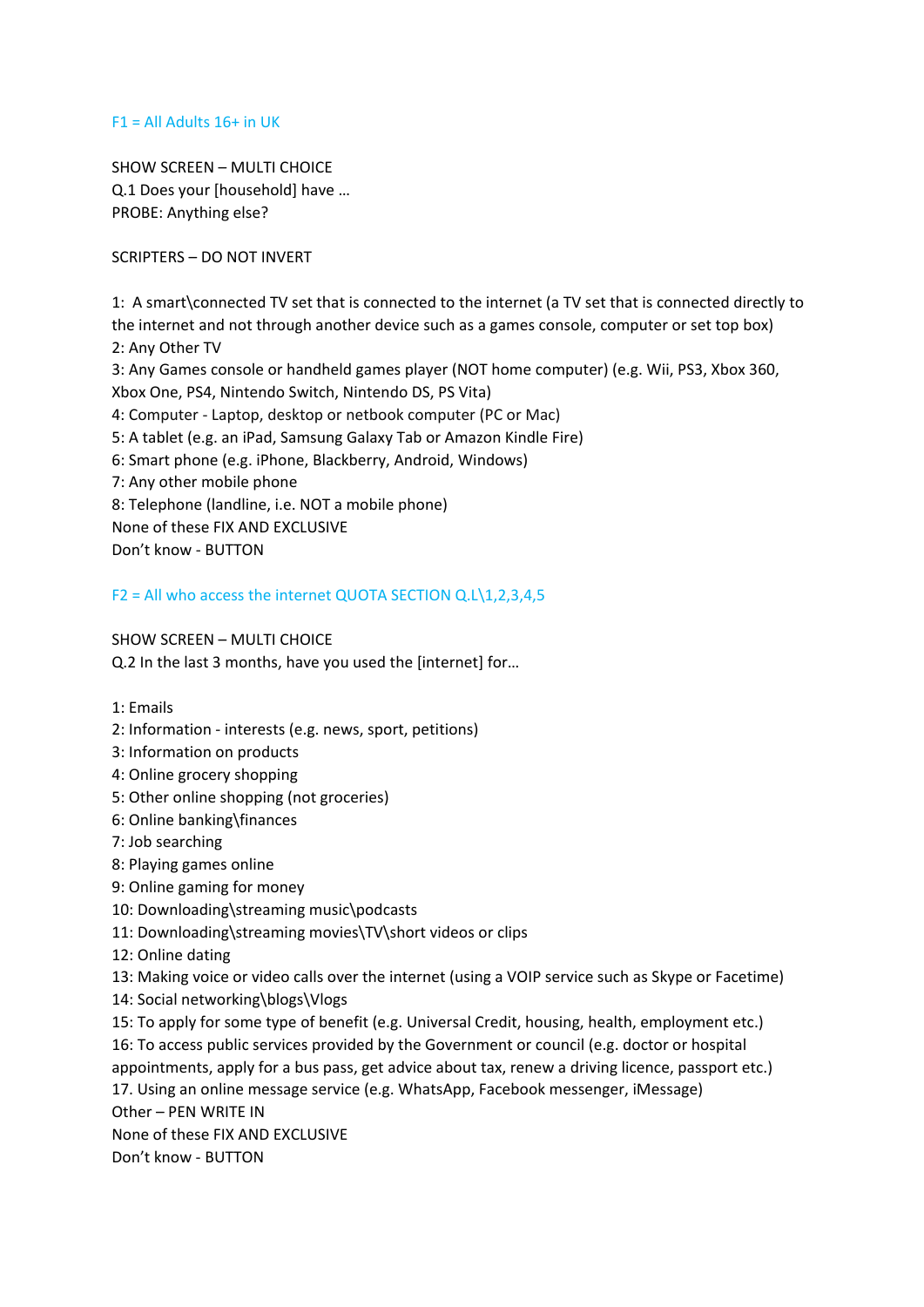#### $F1 = All$  Allacky  $16+$  in UK

#### SHOW SCREEN – MULTI CHOICE

Q.3 Which of these, if any, impact or limit your daily activities or the work you can do?

Please just read out or choose the letter or letters that apply to you.

## SCRIPTERS – DO NOT INVERT

1: A: Hearing? Poor hearing, or are deaf

2: B: Eyesight? Poor vision, colour blindness, partial sight, or are blind

3: C: Mobility? Cannot walk at all/use a wheelchair or mobility scooter etc., or cannot walk very far or manage stairs or can only do so with difficulty

4: D: Dexterity? Limited ability to reach/ difficulty opening things with your hands/ difficulty using a telephone handset/ television remote control/ computer keyboard etc.:

5: E: Breathing? Breathlessness or chest pains

6: F: Mental abilities? Such as learning, understanding, concentration, memory, communicating, cognitive loss or deterioration

7: G: Social behaviour? Conditions associated with this such as autism, attention deficit disorder, Asperger's, etc.

8: H: Your mental health? Such as Anxiety, depression, or trauma-related conditions

9: I: Difficulty with speech? For example, due to stroke, stutter or stammer

10: J: Other illnesses/ conditions which impact or limit your daily activities or the work you can do (Please specify) - OPEN ENDED

11: Nothing – no impairments or conditions impact or limit your daily activities or the work you do – FIX AND EXCLUSIVE

Prefer not to say – BUTTON Don't know - BUTTON

# $F4 = All who have a impacting/limiting condition Q3\1-10$

Q3a. And does this/ do these condition(s) have a substantial and long-term negative effect on your ability to do normal daily activities?

Yes

No

Don't know

F3 = All who have devices or services in their household Q1\1-8

SHOW SCREEN – MULTI CHOICE

Q.4 Can I just check - You mentioned you have the following services\devices in the household. Which, if any, of the following do you [personally] use?

SCRIPTERS DO NOT INVERT.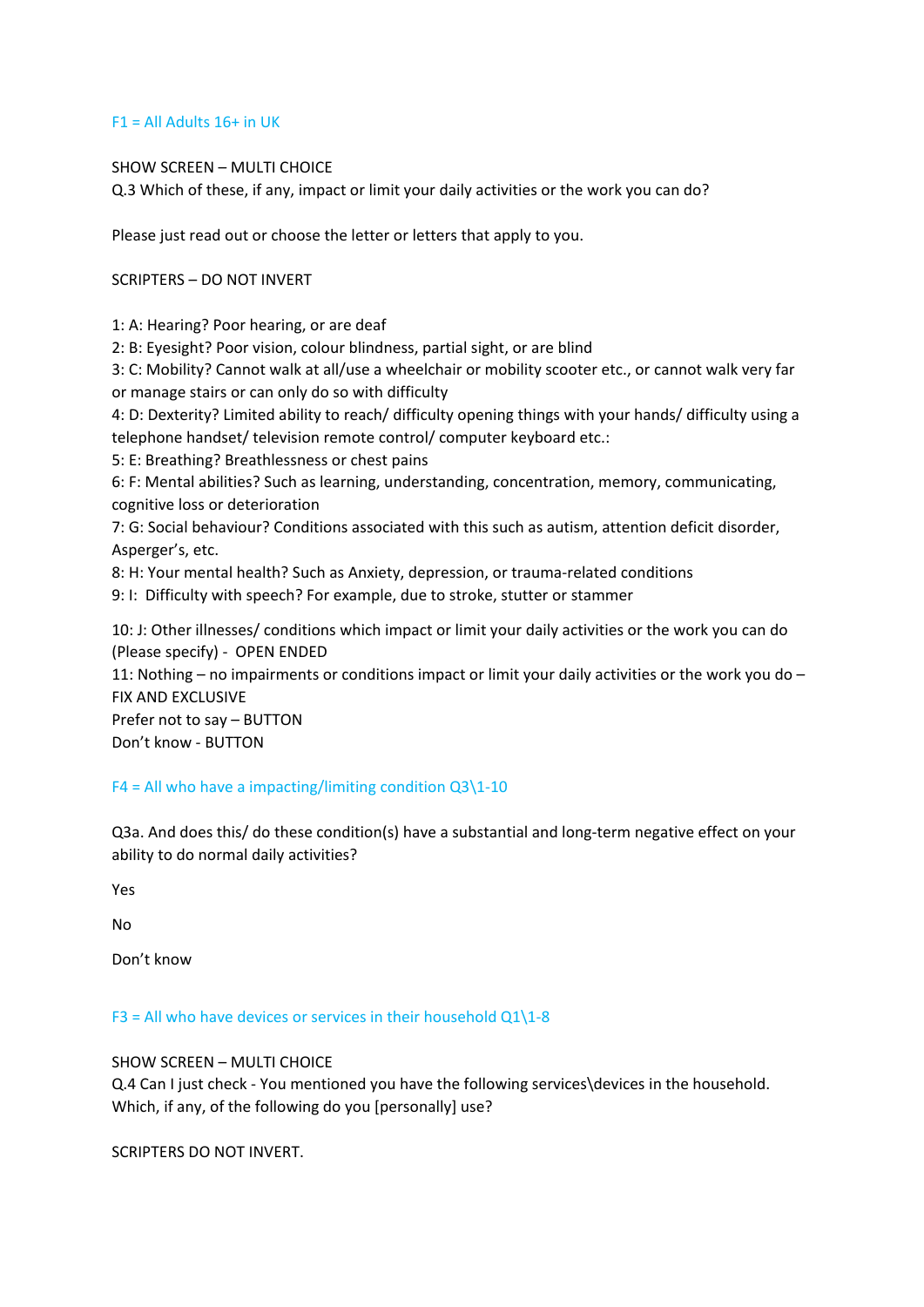1: Television [SHOW IF Q1\2] 2: Smart TV [SHOW IF Q1\1] 3: Landline [SHOW IF Q1\9] 4: Mobile phone (not smartphone) [SHOW IF Q1\8] 5: Smartphone [SHOW IF Q1\7] 6: Computer - Laptop, desktop or netbook computer (PC or Mac) 7: Tablet PC (iPad or similar) [SHOW IF Q1\6] 8: Games console or handheld games player [SHOW IF Q1\3] None of these FIX AND EXCLUSIVE

Don't know - BUTTON

# $F4 = All$  who have a impacting/limiting condition Q3\1-10

## SHOW SCREEN – MULTI CODE

Q.5 You mentioned an illness or condition that limits your daily activities or the work you can do. Does this prevent you from using any of the following services or devices? i.e. you cannot use this service or device at all because of this.

SCRIPTERS – ONLY SHOW CODES 1-8 IF THEY WERE **NOT** SELECTED AT Q1 OR WERE SELECTED AT Q1 **BUT NOT** CHOSEN AT Q4. THIS FILTER SHOULD THEREFORE SHOW CODES OF SERVICES/DEVICES RESPONDENTS **ARE NOT** CURRENTLY USING/ACCESSING. INTERNET (CODE 9) REMAINS THE SAME AS PREVIOUS SCRIPTING IE SHOWN TO NON-INTERNET USERS.

SCRIPTERS DO NOT INVERT.

- 1: Television
- 2: Smart TV
- 3: Landline
- 4: Mobile phone (not smartphone)
- 5: Smartphone
- 6: Computer Laptop, desktop or netbook computer (PC or Mac)
- 7: Tablet PC (iPad or similar)
- 8: Games console or handheld games player
- 9: Internet [SHOW IF QUOTA SECTION Q.L\13]
- None of these FIX AND EXCLUSIVE
- Don't know BUTTON

# $F4 = All$  who have a impacting/limiting condition  $Q3\1-10$

#### SHOW SCREEN – MULTI CODE

Q.6 You mentioned an illness or condition that limits your daily activities or the work you can do. Does this limit your use of any of the following services or devices? i.e. you can still use this service or device, however you experience difficulties when using it.

SCRIPTERS – EXCLUDE ANY CODES SELECTED AT Q5. OTHERWISE, ALL CODES SHOULD BE SHOWN REGARDLESS OF WHETHER THEY ARE AVAILABLE IN THE HOUSEHOLD OR PERSONALLY USED.

SCRIPTERS DO NOT INVERT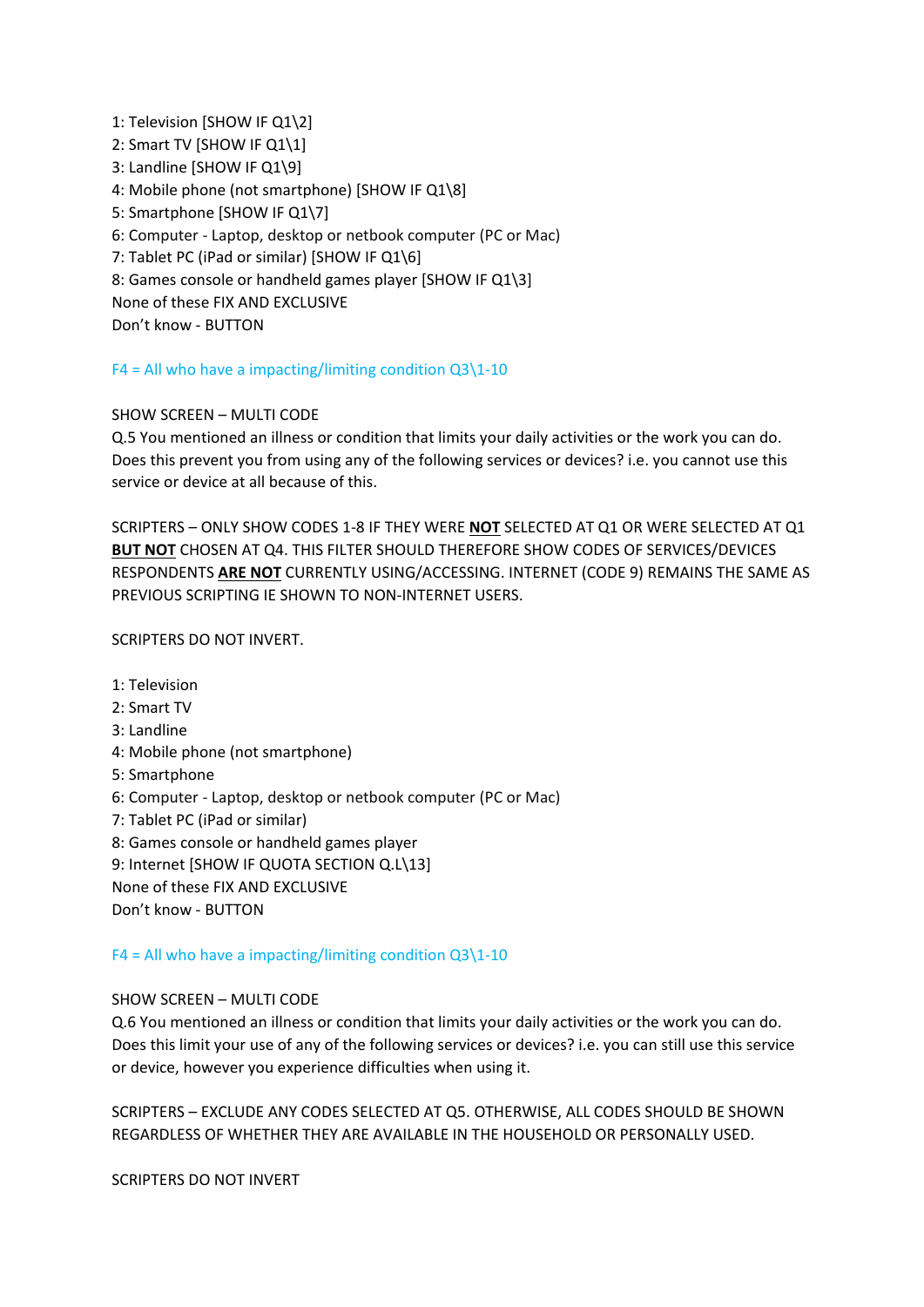1: Television 2: Smart TV 3: Landline 4: Mobile phone (not smartphone) 5: Smartphone 6: Computer - Laptop, desktop or netbook computer (PC or Mac) 7: Tablet PC (iPad or similar) 8: Games console or handheld games player 9: Internet [SHOW IF QUOTA SECTION Q.L\1-5] None of these FIX AND EXCLUSIVE Don't know - BUTTON

# $F1 = All$  Allaholts 16+ in UK

#### SHOW SCREEN – SINGLE CODE

Q.7 In your household, are you primarily or jointly responsible for deciding which communications providers (e.g. landline, fixed broadband, mobile phone and Pay TV) to use?

- 1. I am the sole decision maker
- 2. I am jointly responsible for decisions
- 3. I don't make the decision
- 4. Not applicable I don't have any communications services

SCRIPTERS – SET THIS UP AS A GRID WITH STATEMENTS DOWN THE SIDE AND ANSWERS ACROSS THE TOP. SINGLE CHOICE PER STATEMENT

# F1 = All Adults 16+ in UK – EXCEPT THOSE WHO DON'T HAVE ANY COMMUNICATIONS SERVICES (CODE 4 AT Q7)

#### SHOW SCREEN - SINGLE CODED

Q8. Thinking about your communications services (e.g. landline, fixed broadband, mobile phone and Pay TV), how confident are you with each of the following:

#### **ANSWERS**

Very confident

Fairly confident

Not very confident

Not at all confident

Don't know

#### **STATEMENTS**

1. Speaking to your current communications providers about new deals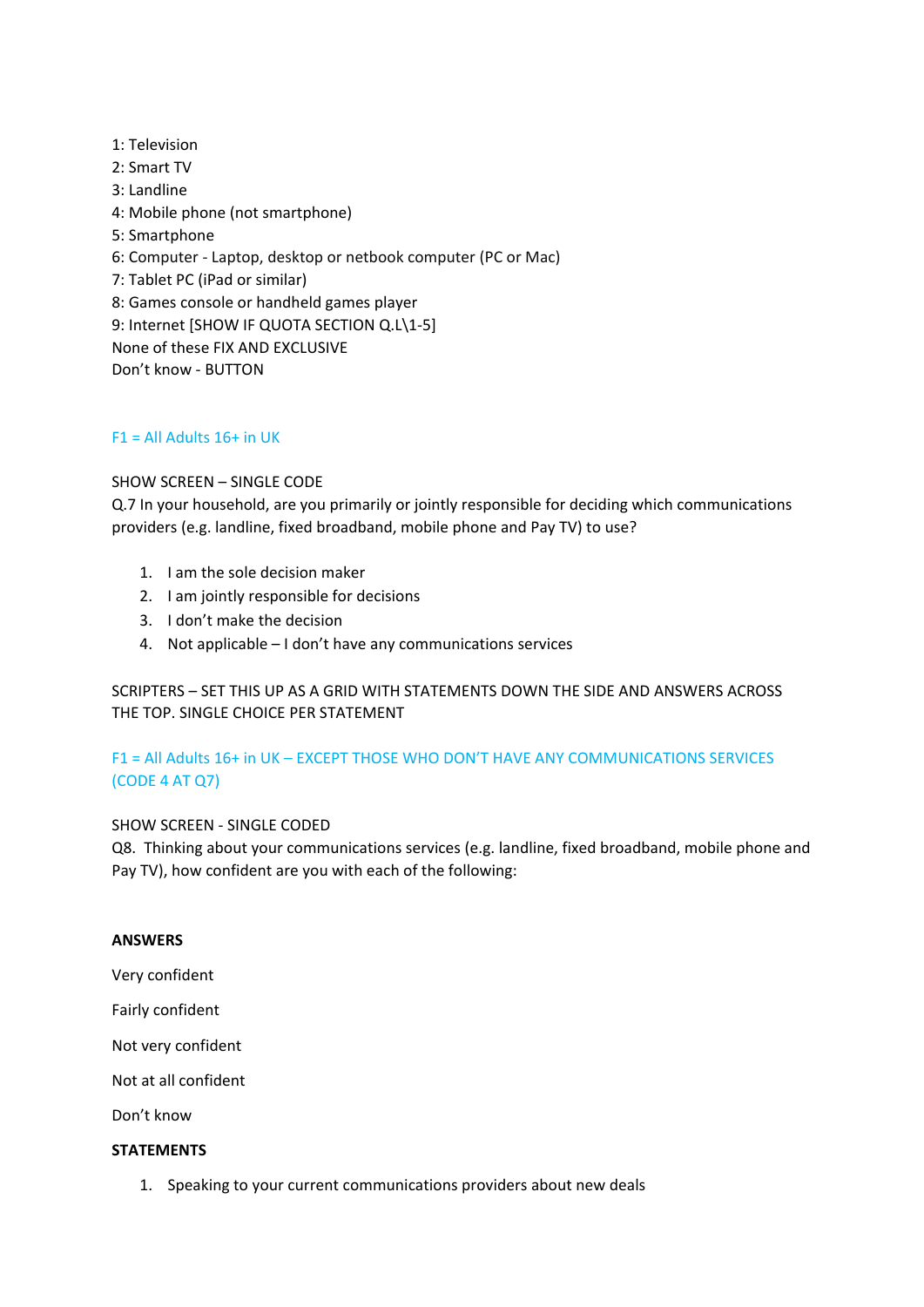- 2. Comparing the costs of the various deals available
- 3. Understanding the language and terminology used by providers
- 4. Sharing, when asked by your communications providers, any specific needs or support you have because of your personal circumstances such as an illness, limiting condition, financial situation, bereavement
- 5. Asking your communications providers for specific support you need because of your personal circumstances such as an illness, limiting condition, financial situation, bereavement

## $F4 = All$  who have an impacting/limiting condition  $Q3\1-10$

Q9. Your communications provider must provide a range of services designed to benefit people with impacting or limiting conditions. Are you aware of any of the following services;

#### **SERVICES**

- 1. Free directory enquiries for customers who are unable to use a printed directory because of a limiting or impacting condition
- 2. Priority for getting a fault repaired for customers who depend on the telephone/broadband because of an impacting or limiting condition and have an urgent need for a repair
- 3. Communications like bills and contracts in accessible formats such as large print and Braille
- 4. Third party bill management this allows you to nominate a friend or relative to act on your behalf if you need help to manage your affairs
- 5. Text relay for calls to and from people who are hearing- or speech-impaired
- 6. Emergency SMS for people who cannot make a voice call and who need to contact the emergency services

#### ANSWERS

Yes No Don't know

#### $F1 = All$  Allacky  $16+$  in UK

#### SHOW SCREEN - SINGLE CODED

Q11. Which one of these bands describes your total household income before tax or any other deductions are made? Please include any benefits or credits that you or anyone else in your household receives, including household benefit, as well as any income from employment?

| <b>PER WEEK</b>          | <b>PER YEAR</b>             |
|--------------------------|-----------------------------|
| 1: Up to £199 per week   | Up to £10,399 per year      |
| 2: £200 to £299 per week | £10,400 to £15,599 per year |
| 3: £300 to £499 per week | £15,600 to £25,999 per year |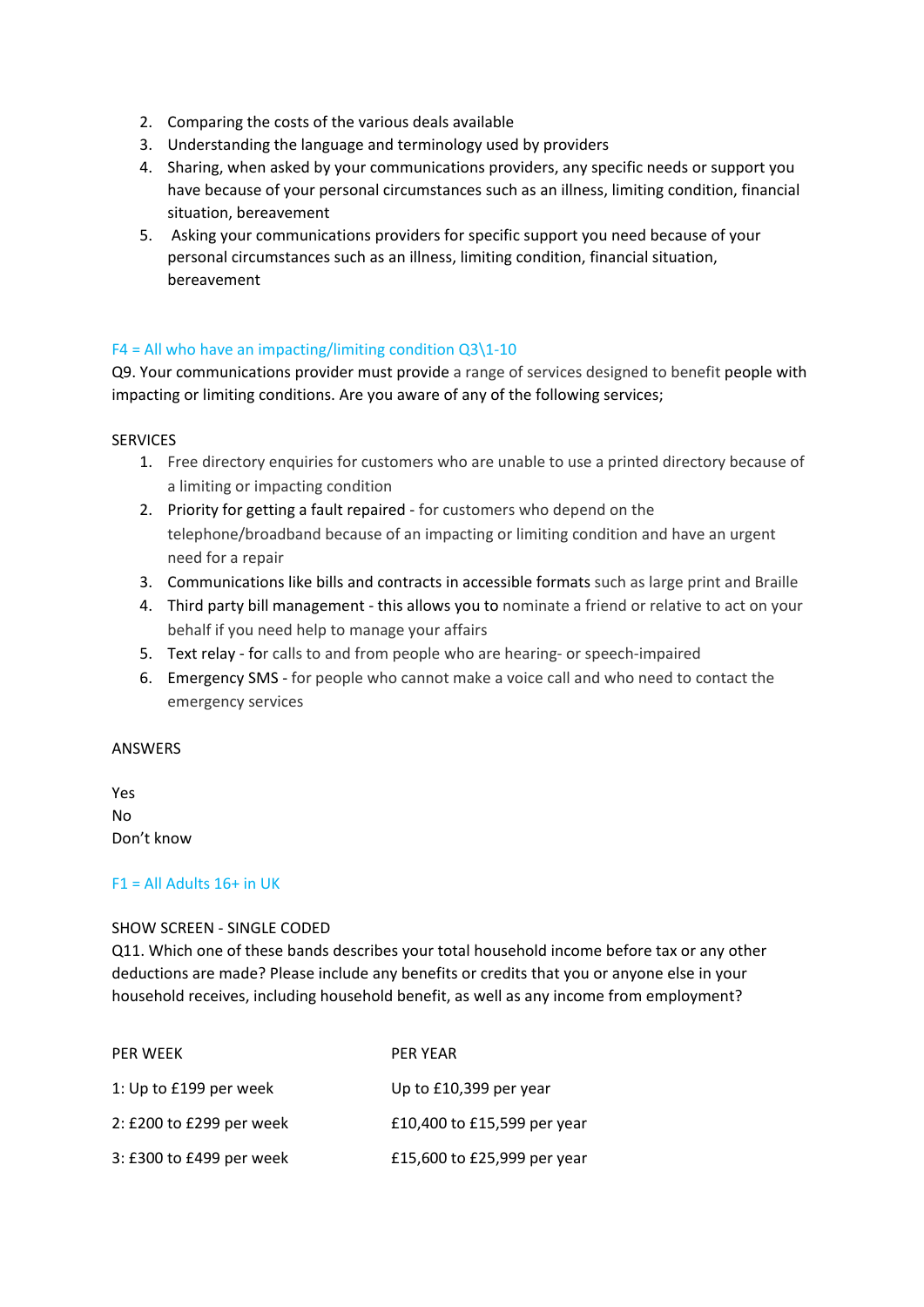4: £500 to £699 per week £26,000 to £36,399 per year

5: £700 to £999 per week £36,400 to £51,999 per year

6: £1,000 and above per week £52,000 and above per year

Don't know

Prefer Not to say

## $F1 = All$  Allaholts 16+ in UK

Q12. Do you or anyone in your household currently receives any of the following benefits?

Please select all that apply

MULTI CODE 1-10

- 1. Income Support
- 2. Income-based Jobseeker's Allowance
- 3. Pensions Credit (Guaranteed Credit)
- 4. Pensions Credit (no Guaranteed Credit)
- 5. Employment and Support Allowance (ESA)
- 6. Universal Credit (and household has other earnings).
- 7. Universal Credit (and household has no other earnings).
- 8. Personal Independence Payment (PIP)
- 9. Carer's allowance
- 10. Other
- 11. None of these
- 12. Don't know

#### $F1 = All$  Allaholts 16+ in UK

SHOW SCREEN - MULTICODE

Q13. People sometimes have to deal with events which can impact their ability to carry out daily activities.

Which, if any, of the following events have you experienced in the last 12 months, that meant managing your household affairs such as bills, and contracts became more difficult or less of a priority than normal

- 1. Got married
- 2. Moved house/ made major home improvements
- 3. New baby/child
- 4. Lost job / had unplanned reduction in working hours